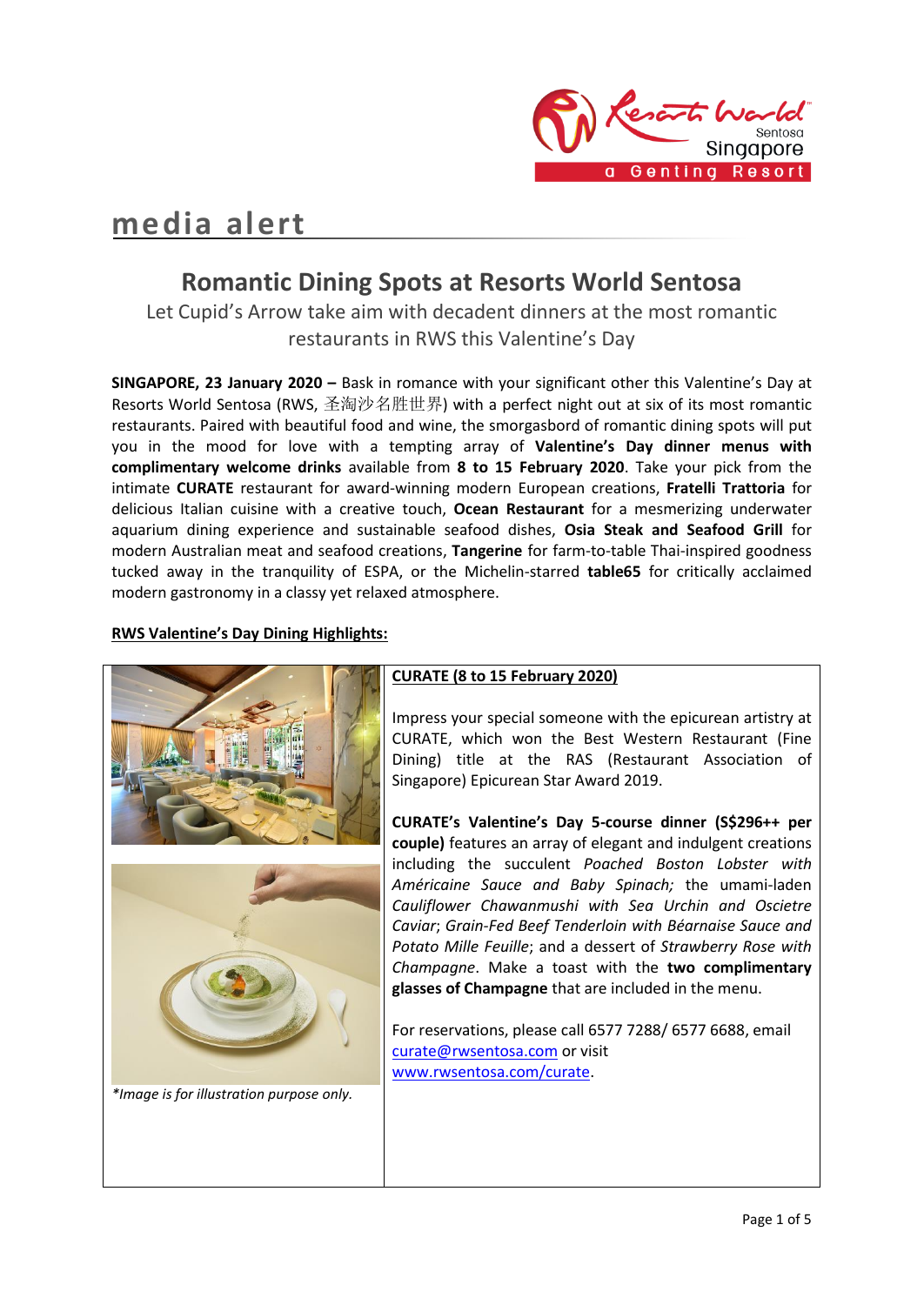

*\*Images are for illustration purposes only.*



*\*Image is for illustration purpose only.*

#### **Fratelli Trattoria (8 to 15 February 2020)**

Step into the cozy Fratelli Trattoria and be instantly enchanted by aromas of delicious Italian cooking coming from the open kitchen. Here, Chef de Cuisine Davide Bizzarri and his team whip up authentic Italian creations with much creative flair.

**Fratelli Trattoria's 5-course Valentine's Day dinner (S\$248++ per couple)** will delight your loved one with beautiful presentations and tasty creams and sauces. Dinner will start with **two complimentary glasses of Prosecco** followed by scrumptious dishes like *Foie Gras and Parma Ham Roulade with Raspberry Gel; Beetroot Glazed Langoustine Tail with Puntarelle Chicory and Buffalo Ricotta Cream; Handmade Square Spaghetti Pasta "Chitarra" with Spanish Pork Belly, Pecorino and Sarawak Black Pepper Fondue "Cacio e Pepe" style; Poached Atlantic Cod with Taggiasche Olives and Clam-scented Potato Cream*; as well as the pleasing *Avocado Cream with Lemon Icy Jelly, Dehydrated Coconut Sponge, Crunchy Macadamia and Yoghurt Sorbet.* 

For reservations, please call 6577 6555/ 6577 6688, email [fratelli@rwsentosa.com](mailto:fratelli@rwsentosa.com) or visit [www.rwsentosa.com/fratelli.](http://www.rwsentosa.com/fratelli)

#### **Ocean Restaurant (8 to 15 February 2020)**

Dive into the romantic deep blue with your date at Singapore's only underwater aquarium dining restaurant. Located in the S.E.A. Aquarium alongside its breathtaking Open Ocean Habitat, Ocean Restaurant is illuminated by marine blue waters and offers a mesmerizing view of graceful manta rays, majestic sharks and other sea creatures swimming past.

Dine on **Ocean Restaurant's Valentine's Day 5-course dinner (S\$488++ per couple)** which showcases its modern creations prepared with sustainable seafood. It includes **two complimentary glasses of sparkling wine**, and features *Oyster with Cucumber Ceviche and Thai Salsa*; *Prawn Ravioli with Black Bean Beurre Blanc*; *Maine Lobster with Braised Daikon, Celtuce and Lobster Bisque*; *Chargrilled Australian Wagyu Striploin with Silken Potato, Glazed Tubers and Natural Jus*; and *Textures of Valrhona Chocolate*.

For reservations, please call 6577 6869/ 6577 6688, email [ocean@rwsentosa.com](mailto:ocean@rwsentosa.com) or visit [www.rwsentosa.com/oceanrestaurant.](http://www.rwsentosa.com/oceanrestaurant)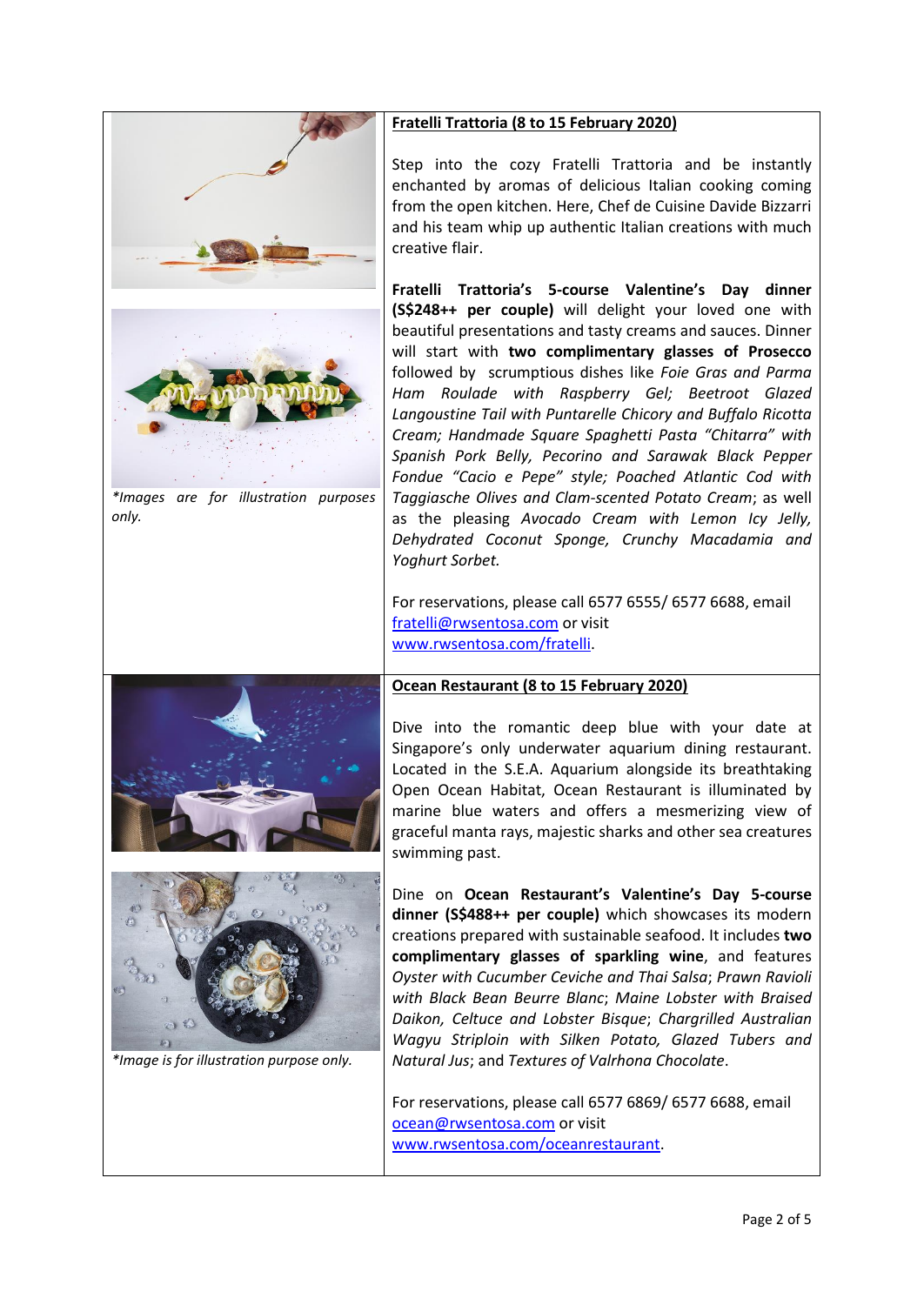#### **Osia Steak and Seafood Grill (8 to 15 February 2020)**





The modern Australian **Osia Steak and Seafood Grill's 5 course Valentine's Day dinner menu (S\$158++ per person)** elevates comfort food with a touch of creativity and top quality ingredients.

Enjoy **two complimentary glasses of Australian house wines** along with the menu of *Scallop Ceviche with Kumquat Ketchup, Green Apple and Parsnip Crisp; Beef Broth with Bone Marrow, Beef Tartare, Smoked Tomato and Parsley; Polenta Crumb Foie Gras with Banana Textures, Coriander and Brioche;* a flavorful and tender *Beef Short Ribs with Agria Potato Hash, Horseradish Crème Fraiche and Dukkah Spices*. Osia's signature dessert of *Chocolate Soup with Sesame Crisp and Black Pepper Ice Cream* will end the evening on a sweet note.

For reservations, please call 6577 6560/ 6577 6688, email [osia@rwsentosa.com](mailto:osia@rwsentosa.com) or visit [www.rwsentosa.com/osia.](http://www.rwsentosa.com/osia)

#### **Tangerine (8 to 15 February 2020)**



Get away from the hustle and bustle of city life this Valentine's Day and whisk your loved one to a surprise dinner date at Tangerine. Tucked away in the lush grounds of ESPA in Equarius Hotel, the romantic restaurant looks out to an idyllic pond and a pretty herb garden, setting the tone for an intimate dinner.

**Tangerine's 5-course Valentine's Day dinner (S\$196++ per couple)** offers a guilt-free meal of fresh farm-to-table creations with seasonal produce and subtle Thai flavours created by renowned Thai celebrity chef Ian Kittichai.

Highlights include the *Hokkaido Scallop with Thai Herbs and Hot and Sour Soup; Baked Thai-style Tiger Prawn with Glass Noodles*; *Seared Barramundi with Eggplant, Long Bean and Panang Sauce*; and a delightfully light *Yoghurt Strawberry Mousse Pie*. Tangerine's Valentine's Day menu also includes **its refreshing and sugar-free housemade lemongrass tea**.

For reservations, please call 6577 6336/ 6577 6688, email [tangerine@rwsentosa.com](mailto:tangerine@rwsentosa.com) or visit [www.rwsentosa.com/tangerine.](http://www.rwsentosa.com/tangerine)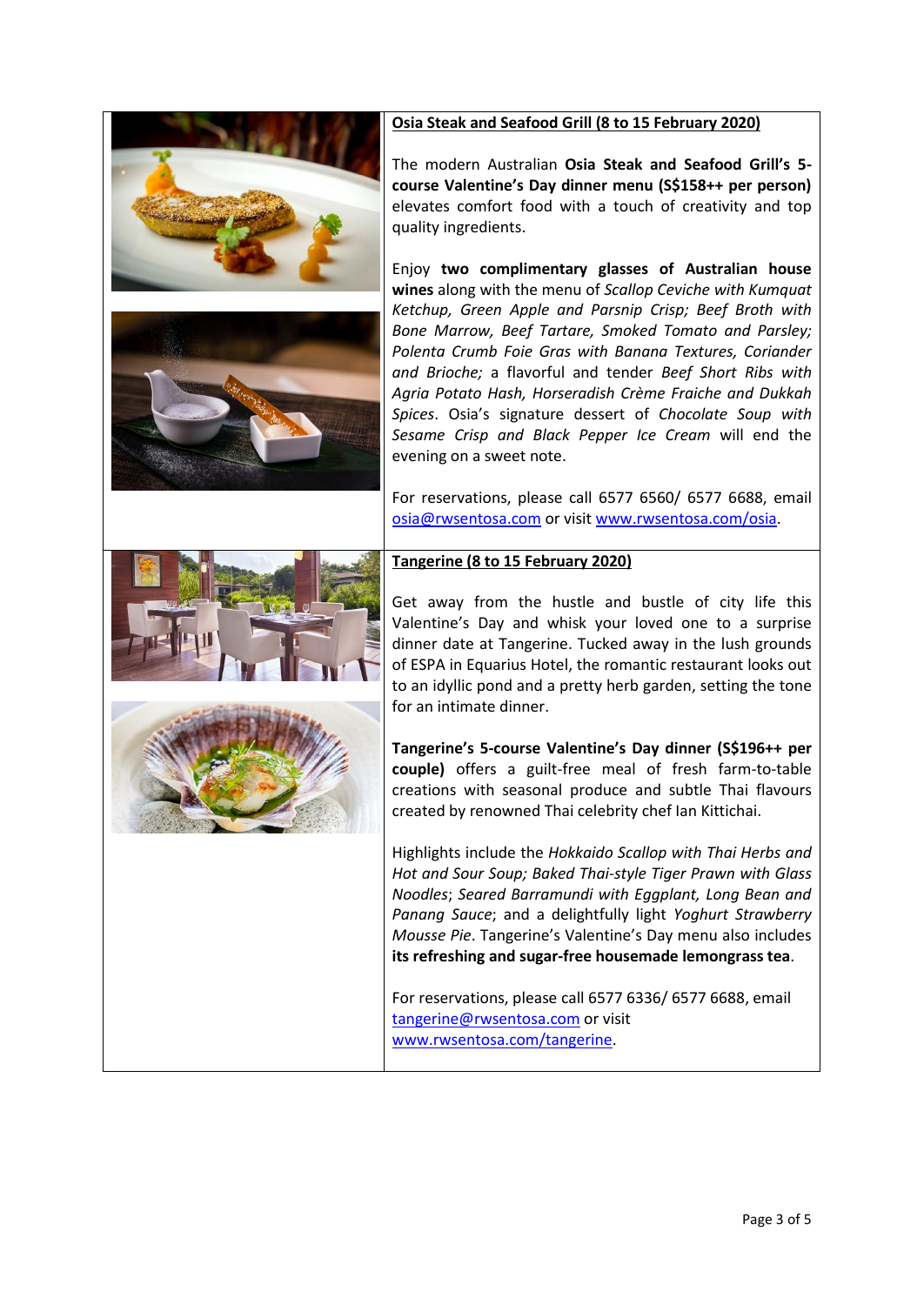



### **table65 (One Michelin Star) (14 February 2020)**

For couples who fancy fine-dining without the stuffiness, the Michelin-starred table65 headlined by Dutch celebrity chef Richard van Oostenbrugge offers the perfect combination of sophisticated cuisine, friendly service and a fun and relaxed ambience. Sit at the large custom-designed chef's table and enjoy the energetic action in the sleek open kitchen as each dish is beguilingly presented to your table by the approachable chefs.

**table65's special 5-course Valentine's Day dinner (S\$378++ per couple)** comprises exquisite and flavourful gastronomic creations prepared with precision that reveal a mix of French, Dutch and Japanese influences.

Look forward to inventive and luscious dishes such as the *Sri Lankan Mud Crab with Bisque-infused Egg Yolk, Runner Bean and Vadouvan; Mozambique Langoustine Poached in Duck Fat with Coffee, Lemon and Albufera Style Dashi; Monkfish served with Terrine of its Liver, Cévenne Onion "Soubise" and Smoked Shao Hsing Sauce*; *Toh Thye San Duck with Mole Madre, Blueberry Aigre-doux and Sauce Rouennaise.* The meal concludes with the stunning dessert of *Chocolate Balloon with Rose and Blood Orange* along with **two complimentary glasses of Rosé Champagne** which will be the perfect nightcap.

For reservations, please call 6577 7939/ 6577 6688, email [table65@rwsentosa.com](mailto:table65@rwsentosa.com) or visit [www.rwsentosa.com/table65.](http://www.rwsentosa.com/table65)

- Ends -